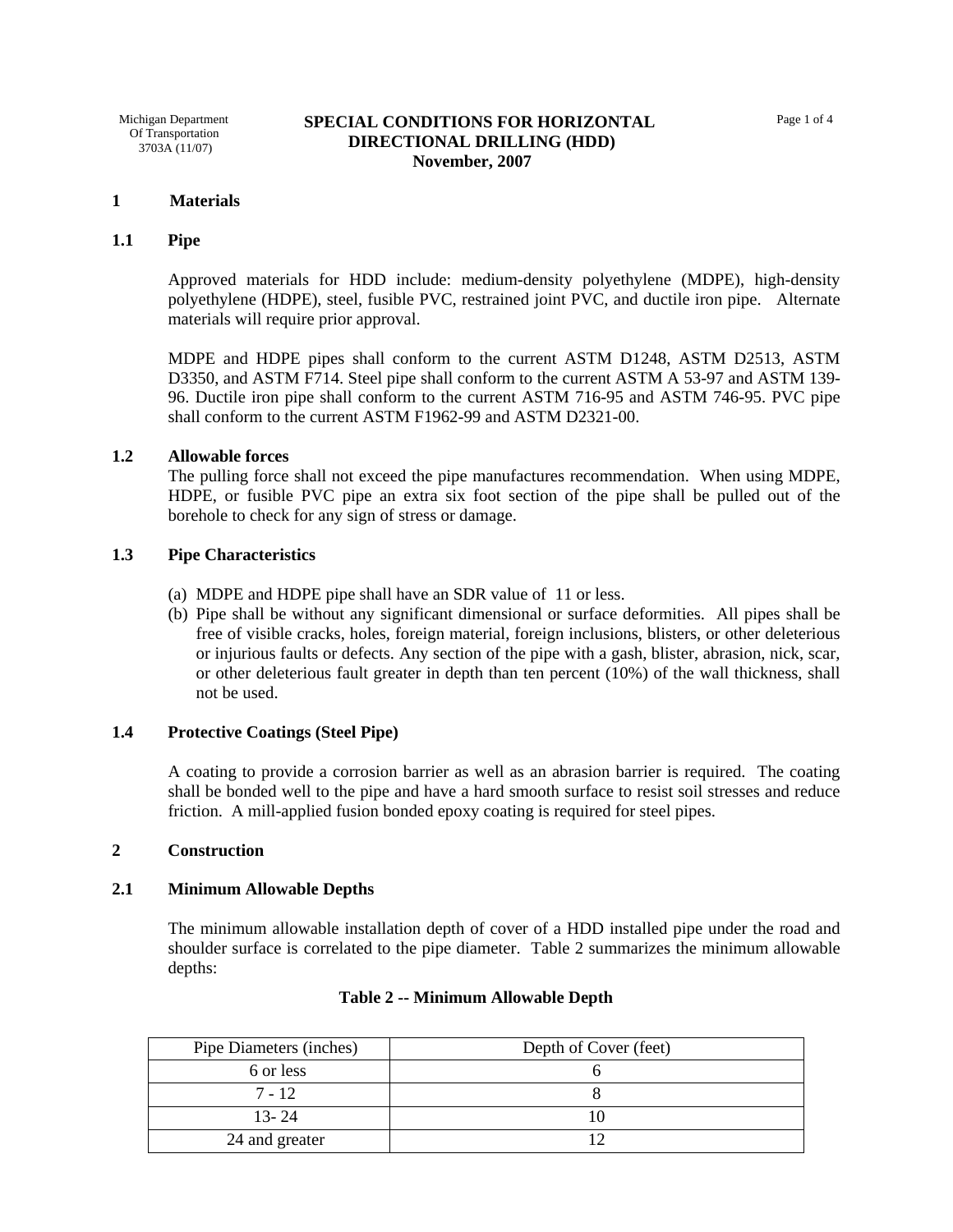In locations where the road surface is superelevated, the minimum depth of the bore shall be measured from the lowest side of the pavement surface. In addition, a minimum 3 foot depth shall be maintained in all other features including ditch bottoms.

# **2.3 Method**

- (a) The ends of each section of MDPE and HDPE pipe shall be inspected and cleaned as necessary to be free of debris immediately prior to joining the pipes by means of thermal butt-fusion. The Polyethylene pipe shall be of the same type, grade, and class of the polyethylene compound used in the process.
- (b) The handling of the joined pipeline shall be in such a manner that the pipe is not damaged by dragging it over sharp or jagged objects. Sections of the pipes with cuts and gouges exceeding 10 percent of the pipe wall thickness or kinked sections shall be removed and the ends rejoined.
- (c) Pipe rollers, skates or other protective devices shall be used to prevent damage to the pipe, eliminate ground drag, reduce pulling force, and reduce the stress on the pipe and joints.
- (d) Sufficient space shall be allocated to fabricate and layout the product pipeline into one continuous pipe length, thus enabling the pull back to be conducted during a single operation. If space considerations are discovered that make this impossible, the permit applicant shall obtain specific alternative instructions from the MDOT Engineer/Inspector.
- (e) The required piping shall be assembled in a manner that does not obstruct adjacent roadways or public activities.
- (f) The drill path alignment shall be as straight as possible to minimize the frictional resistance during pullback and maximize the length of the pipe that can be installed during a single pull.
- $(g)$  The minimum radius of curvature of HDD path should be 1,200 times the nominal diameter of the pipe to be installed.
- (h) For large diameters (greater than 20 in), an intermediate pre-reaming is required before pulling the utility into place.
- (i) The drilling fluid in the annular region outside of the pipe shall not be removed after installation, and remain in place to provide support for the pipe and neighboring soil.

## **2.4 Drilling Site**

- (a) Location A minimum distance, from the edge of the paved shoulder or curb, to the face of any access pit, equipment, and supplies, shall be 35 feet along freeways and limited access roadways and 25 feet along free access roadways. Any deviation from these distances shall require prior approval from the MDOT Engineer/Inspector.
- (b) Protection-Fencing barriers shall be installed adjacent to equipment and supplies with suitable fencing and plastic drums to prohibit pedestrian access to the work site. Equipment shall not be used as fencing to protect access pits.

# **2.5 Overcut Allowance**

The overcut diameter shall not exceed the outside diameter (OD) of the pipe by more than 1.5 times to ensure excessive voids are not created resulting in post installation settlement.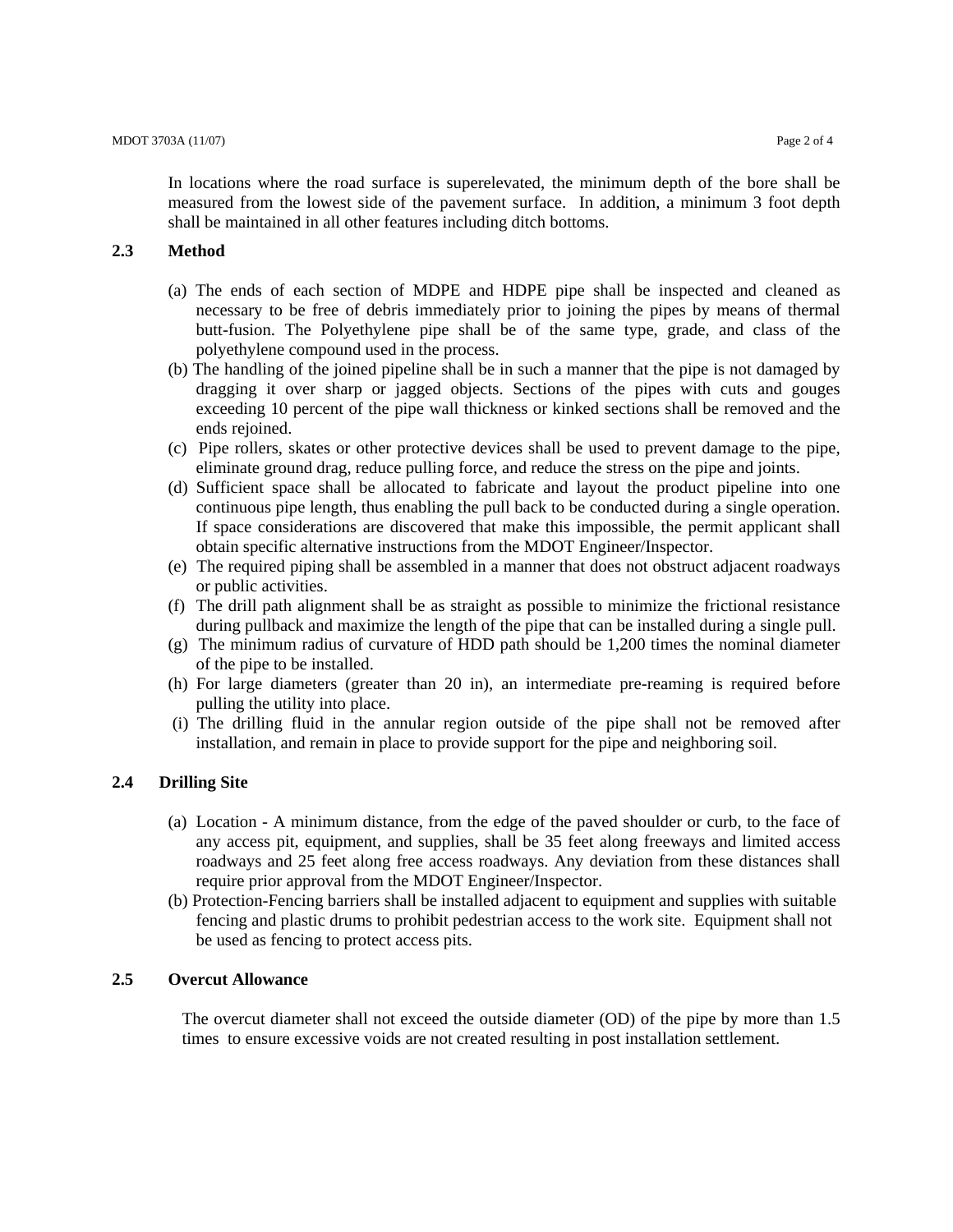MDOT 3703A (11/07) Page 3 of 4

### **2.6 Watertight Joints**

Water tight pipe joints are required to ensure the integrity of the roadbed. Pipe shall be constructed to prevent water leakage or earth infiltration throughout its entire length.

# **2.7 Drilling Fluids**

- (a) Drilling fluid shall be used during drilling and back reaming operations.
- (b) Excess drilling fluids shall be contained within a lined pit or containment pond, or trailermounted portable tank, until removed from the site.
- (c) All drilling fluids shall not enter the streets, manholes, sanitary and storm sewers, and other drainage systems, including streams and rivers.

## **2.8 Pipe Locating and Tracking-**

The following requirements may be waived depending on size, bores and/or conditions:

- (a) During construction, continuous monitoring and plotting of pilot drill progress shall be undertaken to ensure compliance with the proposed installation alignment. The contractor shall plot the actual horizontal and vertical alignment of the pilot bore at each edge of pavement and at intervals not exceeding 20 feet. This "as built" plan and profile shall be updated as the pilot bore is advanced.
- (b) The contractor shall at all times provide and maintain instrumentation that will accurately locate the pilot hole and measure drilling fluid quantity. The contractor shall grant the Engineer/ Inspector access to all data and readout pertaining to the position of the bore head, the fluid pressures, and flows.
- (c) Trace wire is required for all non metallic pipe installation for post construction location purposes.

## **2.9 Settlement/Heaving Monitoring**

- (a) This method shall be performed in a manner that will minimize the movement of the ground in front of, above, and surrounding the boring operation; and will minimize subsidence of the surface above and in the vicinity of the boring. The ground shall be supported in a manner to prevent loss of ground and keep the perimeter and face of the boring stable at all times, including during shutdown periods.
- (b) Potential heave or settlement shall be monitored at each shoulder point, each edge of pavement, the edge of each lane (or centerline for two lane roads), and otherwise at 50 foot intervals along the pipe centerline.
- (c) For pipe sizes larger than 3 inches a survey shall be performed one day prior to initiating this operation at each required monitoring location. A similar survey shall then be performed at each location, on a daily basis, until the permitted activity has been completed. All survey readings shall be recorded to the nearest one-hundredth (0.01) of a foot. Digital photographs of the pavement conditions shall also be taken prior and after the pipe installation.
- (d) All operations shall stop immediately whenever monitored points indicate a vertical change in elevation of 1/2 inch or more, or any surface disruption is observed. The Contractor shall then immediately report the amount of settlement to the MDOT Engineer/ Inspector.